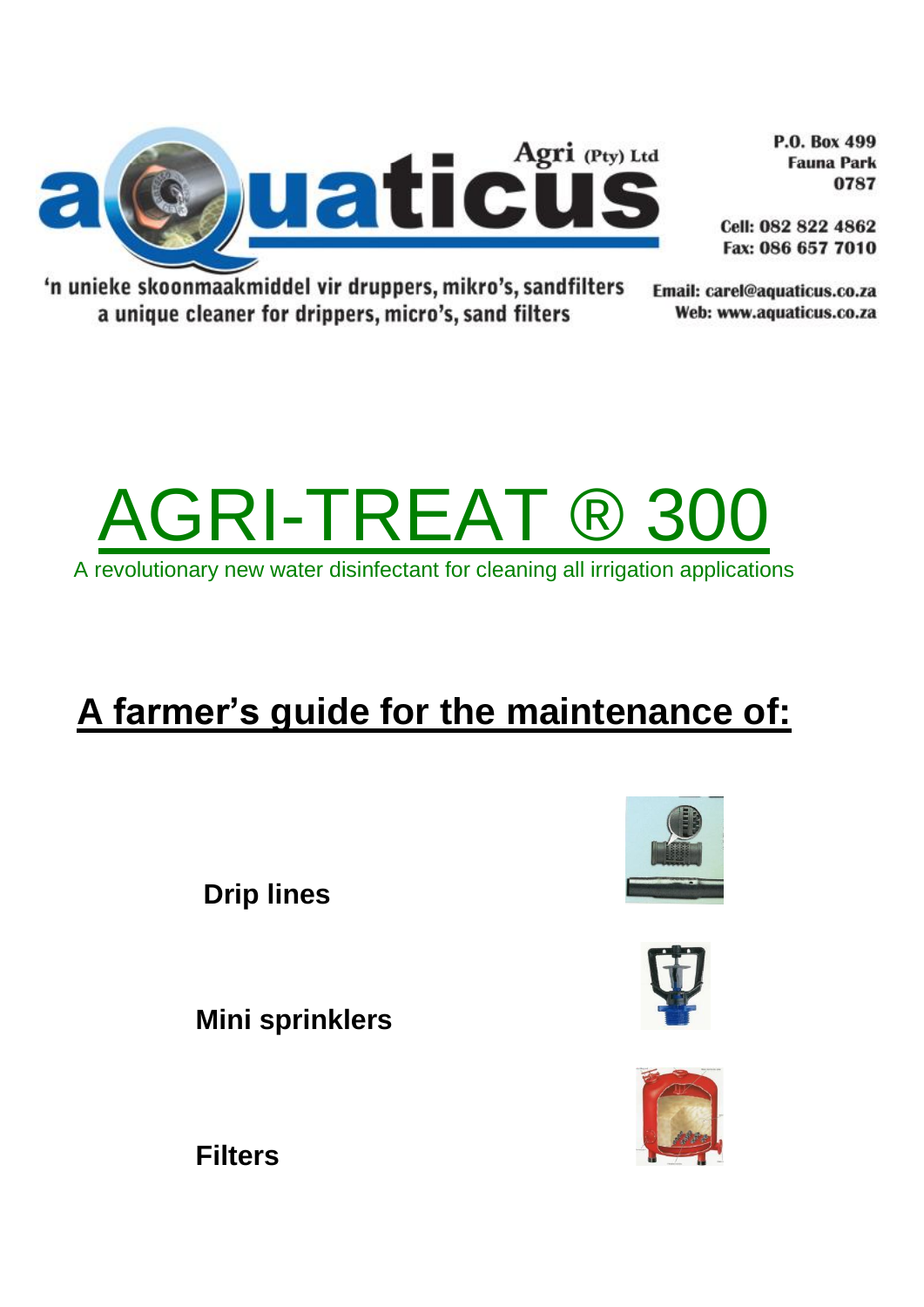**I N D E X**

| <b>1. INTRODUCTION</b>                                                                                                        | Page<br>1      |
|-------------------------------------------------------------------------------------------------------------------------------|----------------|
| 2. WATER SOURCES<br>a. Rivers<br>b. Dams and Lakes<br>c. Boreholes<br>d. Effluent                                             | 3              |
| <b>3. WATER QUALITY</b>                                                                                                       | 4              |
| <b>4. EMITTER CLOGGING</b><br>a. Filtration<br>b. Soft Blockages<br>c. Hard Blockages                                         | 5              |
| <b>5. CHEMICAL TREATMENT</b>                                                                                                  | 6              |
| <b>6. FILTER CLEANING</b><br><i>i.</i> Sand filters<br><b>Disk and Screen Filters</b><br>ii.                                  | $\overline{7}$ |
| <b>7. MINI SPRINKLERS</b>                                                                                                     | 8              |
| <b>8. SOFT BLOCKAGES</b><br>a. AGRI-TREAT ® 300<br>b. AGRI-TREAT ® 300 results<br>c. Pressure Response                        | 9              |
| <b>9. APPLICATION EQUIPMENT</b>                                                                                               | 14             |
| <b>10. DISINFECTION POTENTIAL COMPARISON</b><br>a. AGRI-TREAT ® 300 vs. Chlorine<br>b. AGRI-TREAT ® 300 vs. Hydrogen Peroxide | 15             |
| <b>11. FIELD RESULTS</b><br>a. Emitters clogged in an open position                                                           | 17             |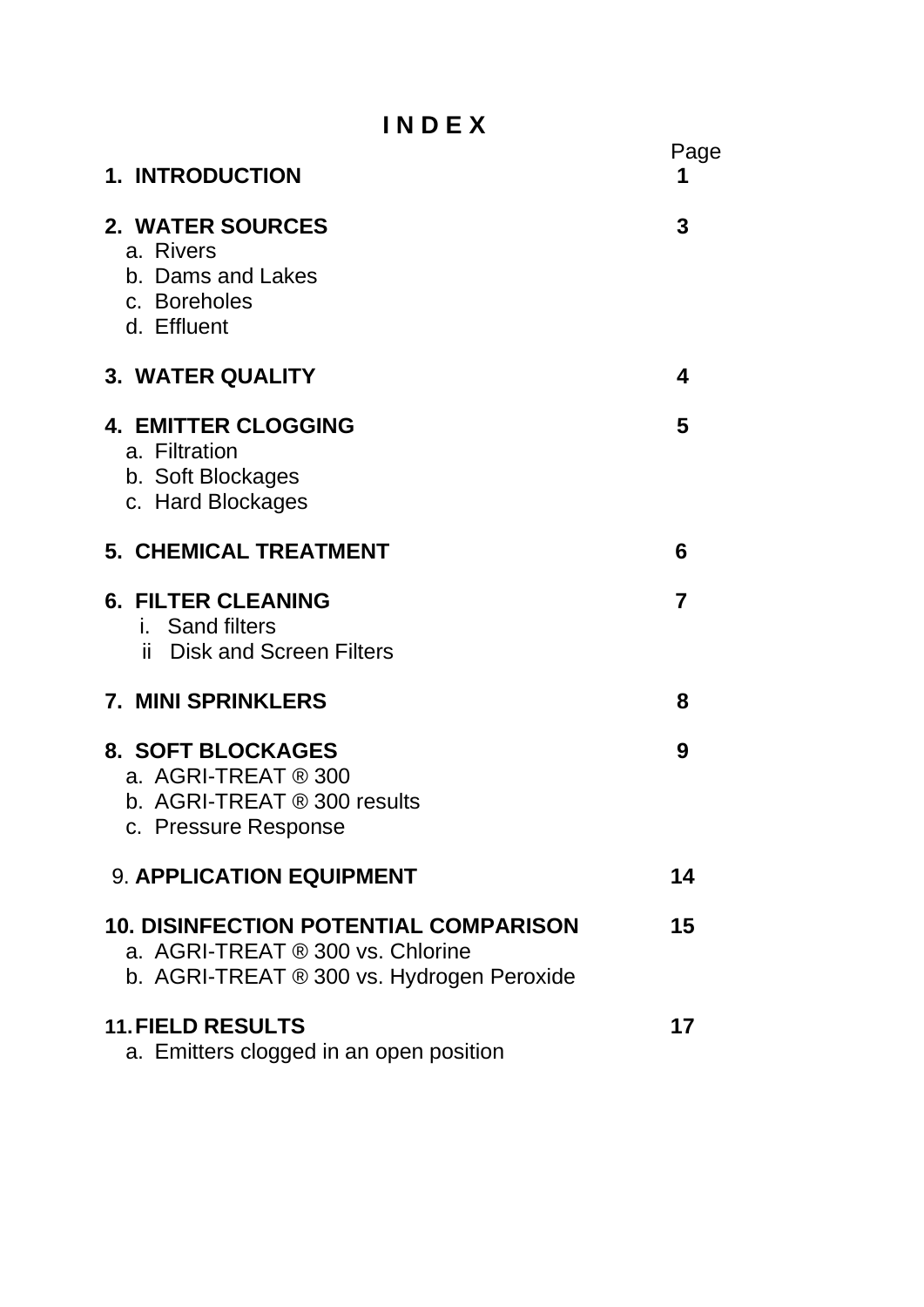# **A GUIDE TO DRIP LINE MAINTENANCE**

#### **1. INTRODUCTION**

- a. References to blocked drippers are normally misguided. All emitters become clogged and over a period of time without proper maintenance the mechanisms designed to evenly distribute the water flow become impaired, resulting in some emitters delivering much more water than designed to i.e. up to 100% more and other emitters much less i.e. zero delivery. The unevenness of the distribution is normally more costly to the farmer than the "blocked dripper" which always elicits an immediate management response.
- b. Pure water is a misnomer and in irrigation terms does not exist. Water always has a history and water always carries its history wherever it goes. Rain water falling through the air collects impurities from the air as it falls, borehole water minerals as it seeps into the underground and dams, rivers and streams come into contact with any number of substances, man made and other. These impurities carried by the water either as organic or inorganic material all contrives to the clogging of the emitters.

Unless properly understood and managed these impurities will end up as sediment in the emitters or food for the organisms which grow and multiply to fowl the emitters. Melting snow would probably be the purest form of water, an unknown luxury to most irrigation farmers.

c. As 97% of the chemical requirements of most plants are H²O commercial agriculture must rely on the even, timeous and reliable supply of these elements as one of the more important management functions.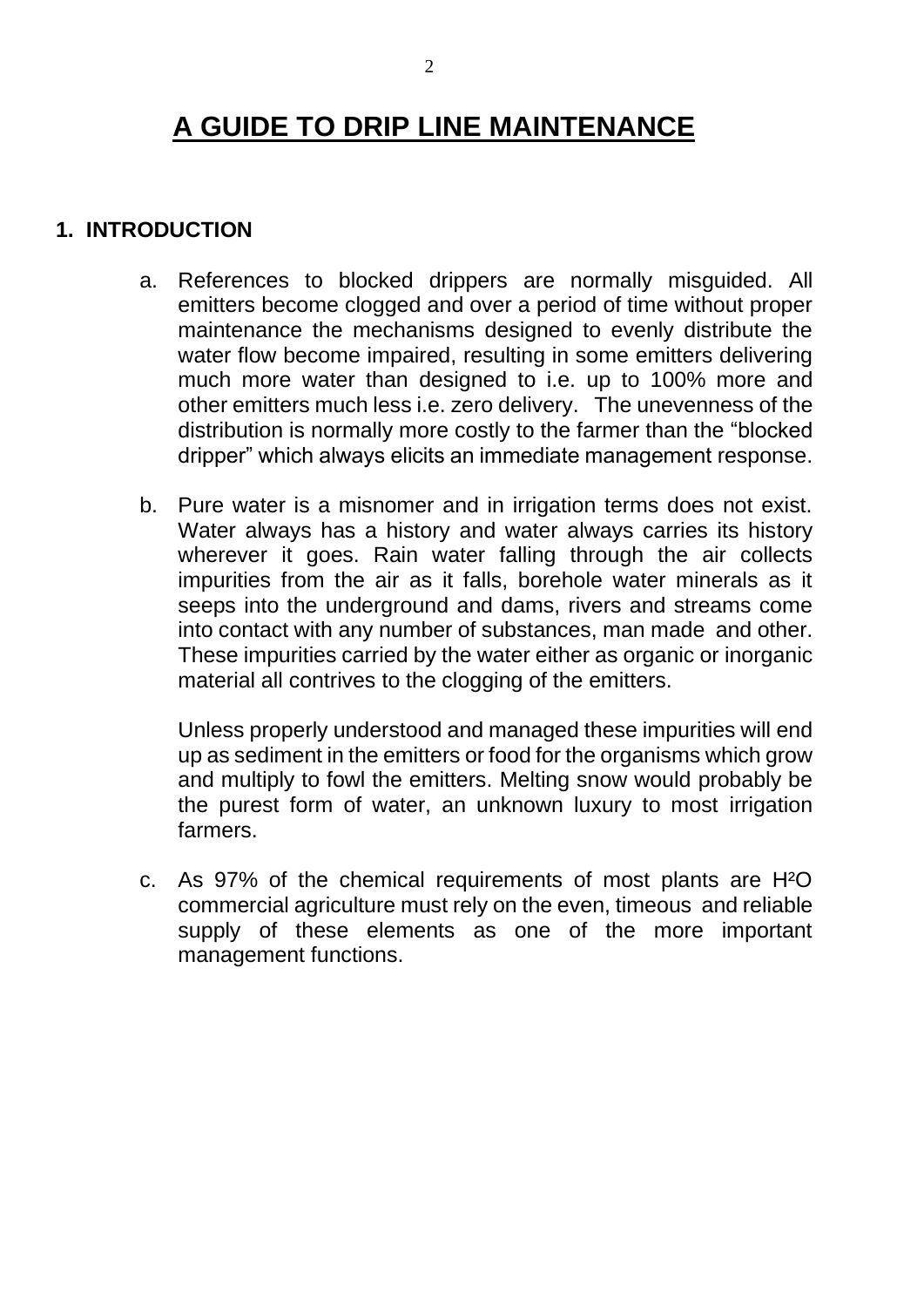#### **2. WATER SOURCES**

#### **a. Rivers**

Rivers are the highways of the water world. The content of the impurities they carry vary widely from almost nothing to very high levels of industrial, city and agricultural waste.

For many years rivers have been used as dustbins and the legacy of this practice is to be found almost everywhere in theenvironment and as agriculture is the biggest user of water farmersare affected negatively. High levels of inorganic matter such as clay and silt are common as well as high organic content in river water.

#### **b. Dams and lakes**

Dams and lakes are affected by seasonal changes as well as the depth of the water. The point where the irrigation water is drawn from will have an effect on the water quality. Too deep and the water may have a high mineral content such as iron and manganese. The decrease of oxygen at lower levels can cause the production of hydrogen sulfide and other metabolic intermediates.

Water drawn too shallow will be high in algae. There is an optimum depth just below the algae concentrations from which to irrigate from.

#### **c. Boreholes**

Borehole water is characterized by low organic content and very high mineral and sand content. High levels of iron, manganese, hydrogen sulfide, sulfates and carbonates are common, all of which can lead to problems in the irrigation system.

#### **d. Effluent**

In many parts of the world treated sewage is used successfully for irrigation. The parameters of this practice are so varied and complex that this water should be handled separately as a paperof its own. Successful irrigation with this water is possible but at higher treatment costs.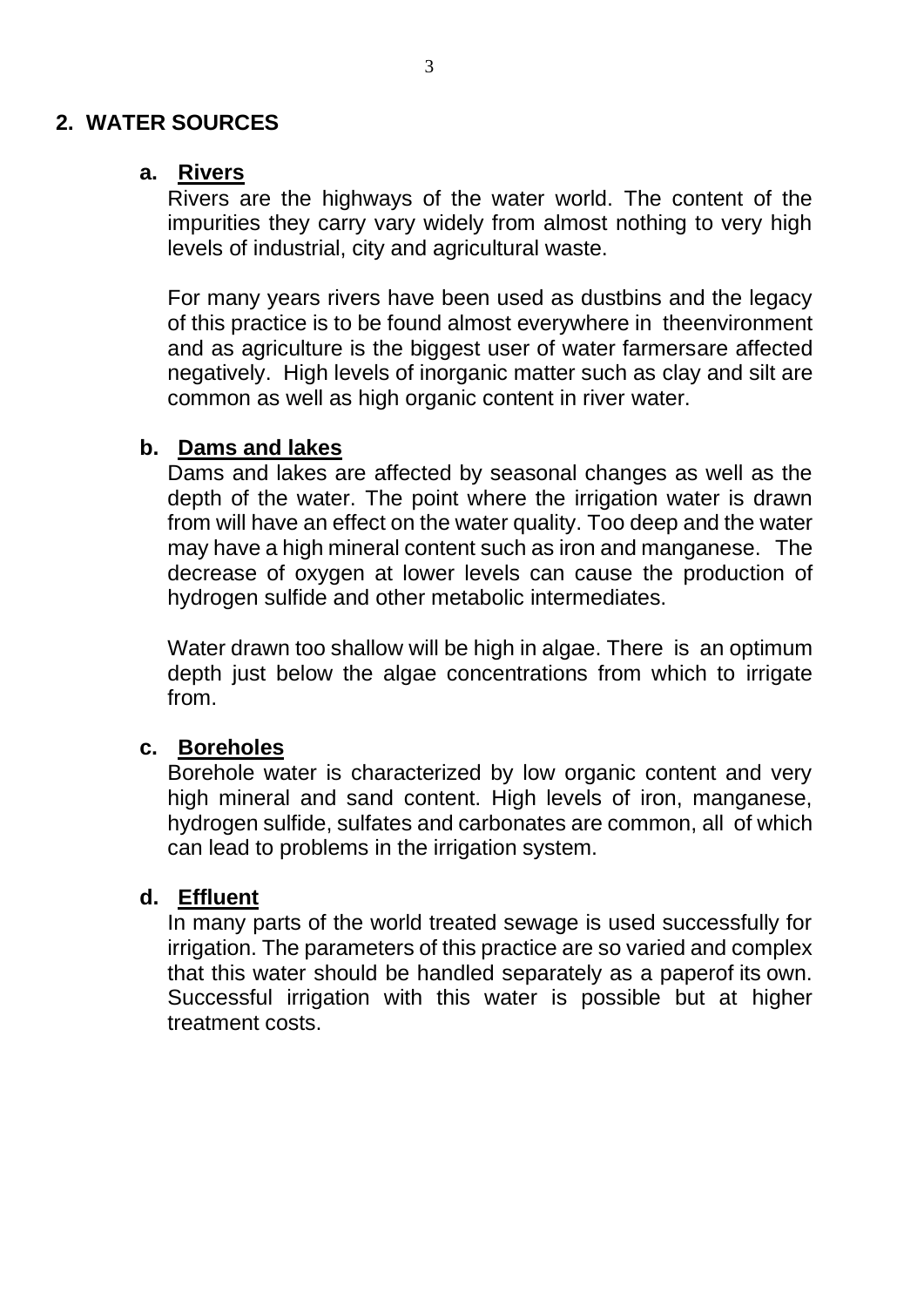#### **3. WATER QUALITY.**

a. Most farmers find themselves with a given water quality on a farm with an irrigation history. Assuming that the water is suitable for irrigation purposes the function of management is to minimize the negative characteristics of the given situation.

This can be achieved by understanding and managing the following: -

- i. Filtration: The removal of inorganic matter.
- ii. Soft blockages: Living organisms which grow in the pipes and emitters, clogging the labyrinth and affecting theoperation of the compensating membrane.
- iii. Hard blockages: Sediments found in the emitters caused by an accumulation of deposits of inorganic particles too small to be filtered out or from a chemical reaction which take place when these different elements come into contact with each other under different conditions i.e. temperature andpH.

It is a common characteristic of most farm operations that most situations can be economically controlled given the correct and timeous management inputs.

| <b>Clogging Factors</b>           |              | <b>Clogging Hazard</b> |               |
|-----------------------------------|--------------|------------------------|---------------|
|                                   | <b>Minor</b> | <b>Moderate</b>        | <b>Severe</b> |
|                                   |              |                        |               |
| <b>Physical</b>                   |              |                        |               |
| Suspended Solids <sup>1</sup>     | 50           | 50-100                 | 100           |
|                                   |              |                        |               |
| <b>Chemical</b>                   |              |                        |               |
| pH                                | 7.0          | $7.0 - 8.0$            | 8.0           |
| Dissolved Solids <sup>1</sup>     | 500          | 500-2.000              | 2.000         |
| Manganese <sup>1</sup>            | 0.1          | $0.0 - 1.5$            | 1.5           |
| Total iron <sup>1</sup>           | 0.2          | $0.2 - 1.5$            | 1.5           |
| Hydrogen sulfide <sup>1</sup>     | 0.2          | $0.2 - 2.0$            | 2.0           |
|                                   |              |                        |               |
| <b>Biological</b>                 |              |                        |               |
| Bacterial population <sup>2</sup> | 10.000       | 10.000-50.000          | 50.000        |

Table 1. A water classification system for indicating clogging potential in drip irrigation systems. (Bucks and Nakayama 1980)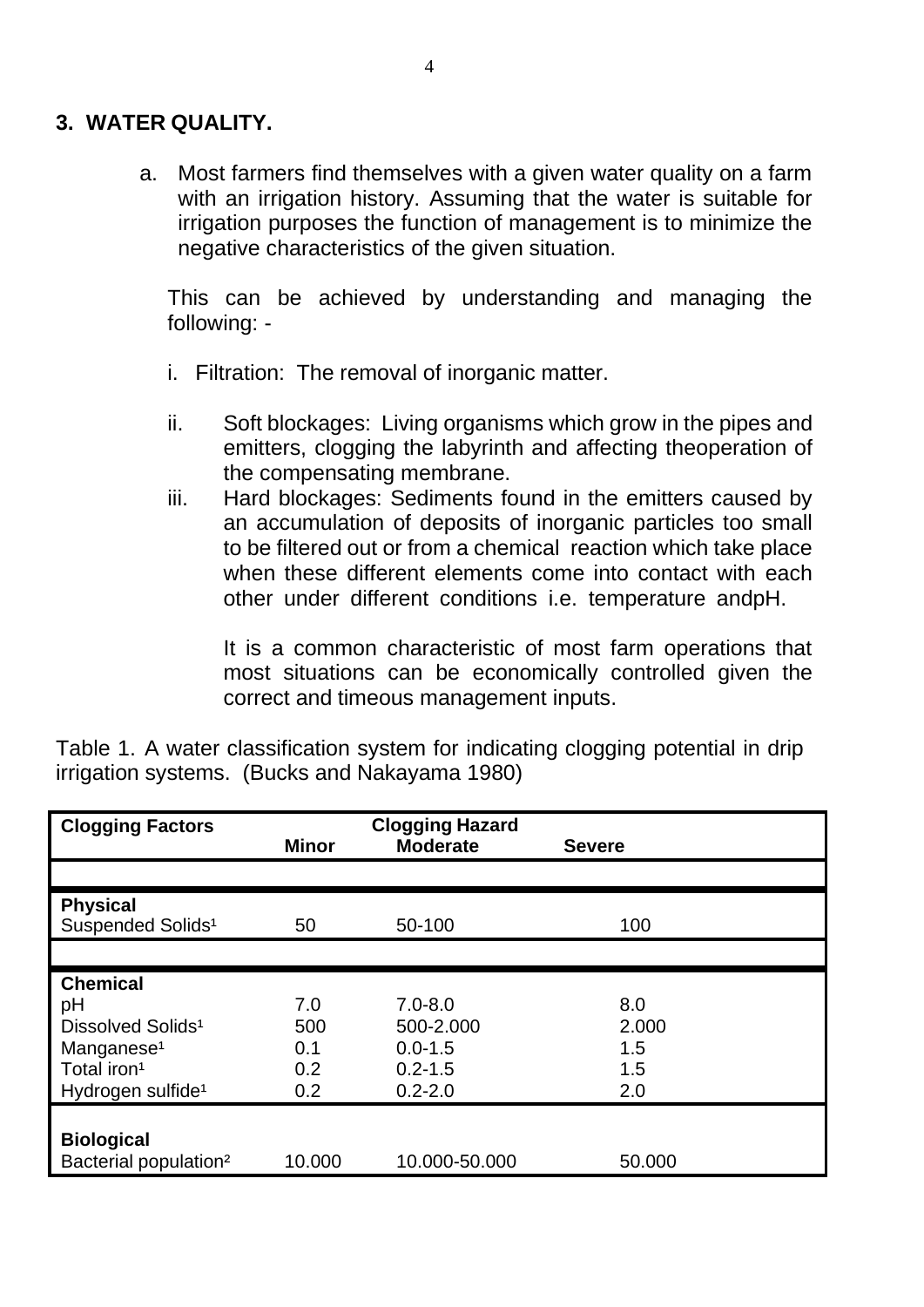## **NOTES:**

1. Maximum measured concentration from a representative number of water samples, using standard procedures for analysis (gm/ $\ell$ )

2.Maximum number of bacteria per milliliter. Can be obtained from portable field samplers and laboratory analysis. Bacterial populations reflect increased algae and microbial nutrients.

# **4. EMITTER CLOGGING**

#### **a. Filtration**

This is best left to irrigation engineers, only to stress that the filtration unit is the heart of any irrigation system. The management and operation of the filtering efficiency is absolutely crucial to all drip systems performance.

#### **b. Soft blockages**

Identified as living organisms which thrive and multiply at a very rapid rate in the irrigation system. i.e. filters, especially sandfilters, mother lines, laterals and emitters, particularly the floating membranes in pressure compensated drippers.

This organic growth is determined by many factors i.e. availability of nutrients and temperature. These living organisms are commonly referred to in the irrigation industry as algal and bacterial slimes and their growth, multiplication and development are totally subjected to van der Hofft's law which states that microbial growth will either double or halve with every 10º change in temperature.

These slimes are grown as a protective covering by the algae and bacteria. As these slimes are sticky and tacky they collect inorganic material which flows past such as iron, manganese, silt, clay and undisolved fertilizers.

Bacterial counts of less than 10 000 per milliliter would be considered a low clogging hazard while counts of 50 000 and more would be considered a high hazard. Populations counted in the millions are most common.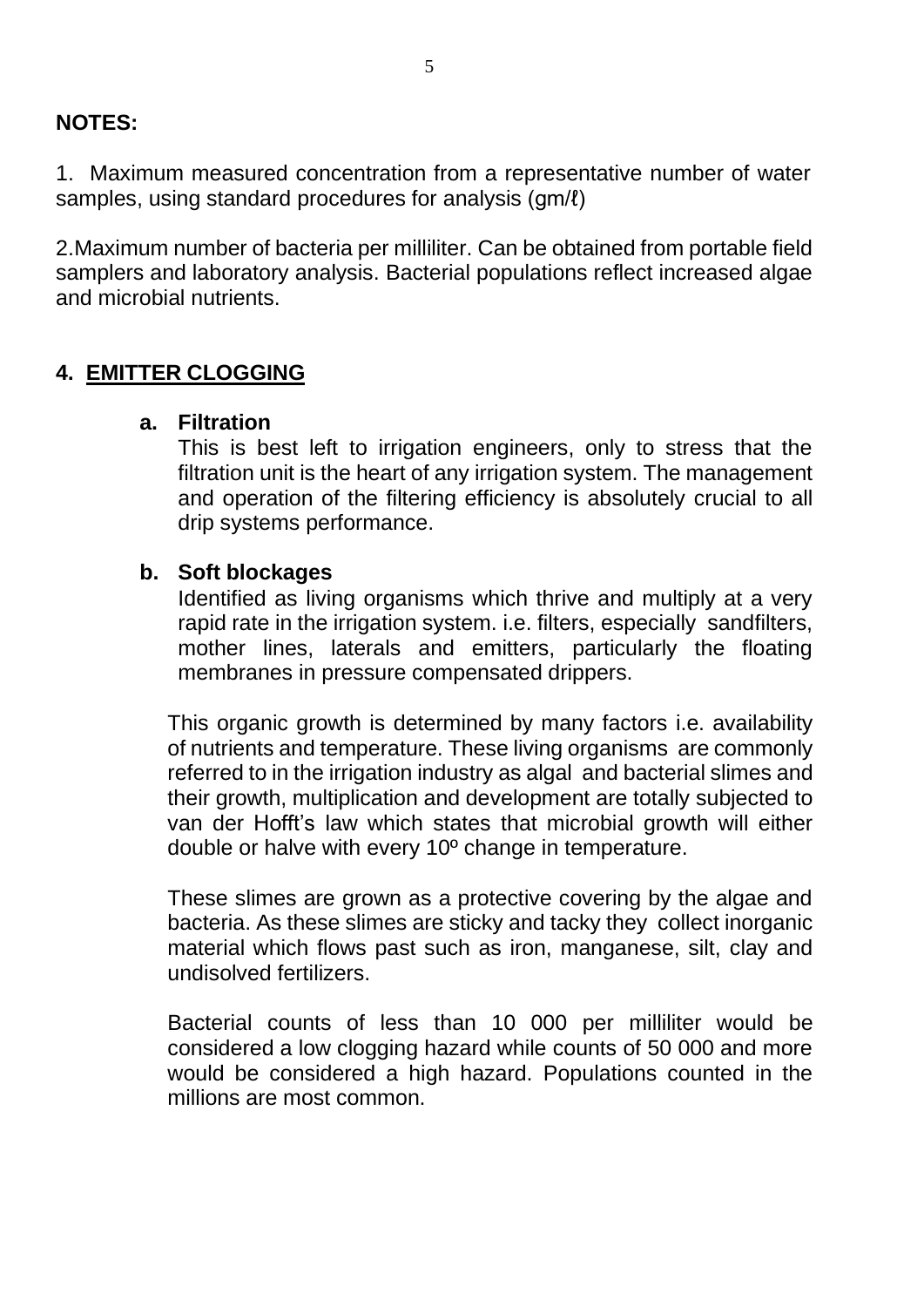#### **c. Hard Blockages**

Sedimentation will occur at high levels of inorganic content in the water, especially as the water velocity drops towards the end of the laterals and in the emitter labyrinth. pH levels above 8 will add to this sedimentation process. Water temperature also plays a role. As cold waters contain more carbon dioxide, they are moreprone to carbonate sedimentation.

In practice it is very common that the emitter's delivery is affected by a combination of all of the above factors. In the great majority of cases if the algal and bacterial slimes can be removed from the system the inorganic materials pass through the emitters and cause no further problems

#### <span id="page-6-0"></span>**5. CHEMICAL TREATMENT**

Any chemical used regularly to clean irrigation systems must have certain characteristics and conform to certain standards.

The minimum requirements would be:

- a. Its use must be safe to the operator and environment.
- b. It should not affect the crop in any way.
- c. It should not kill the soil organisms growing in the root zone of the crop being irrigated.
- d. The product must have GlobalGAP accreditation.
- e. The product must not cause resistance of the bacteria being controlled.
- f. The product must be safe should the treated water be consumed by animals or humans.
- g. The product must not in any way affect the material used in the compensating membrane.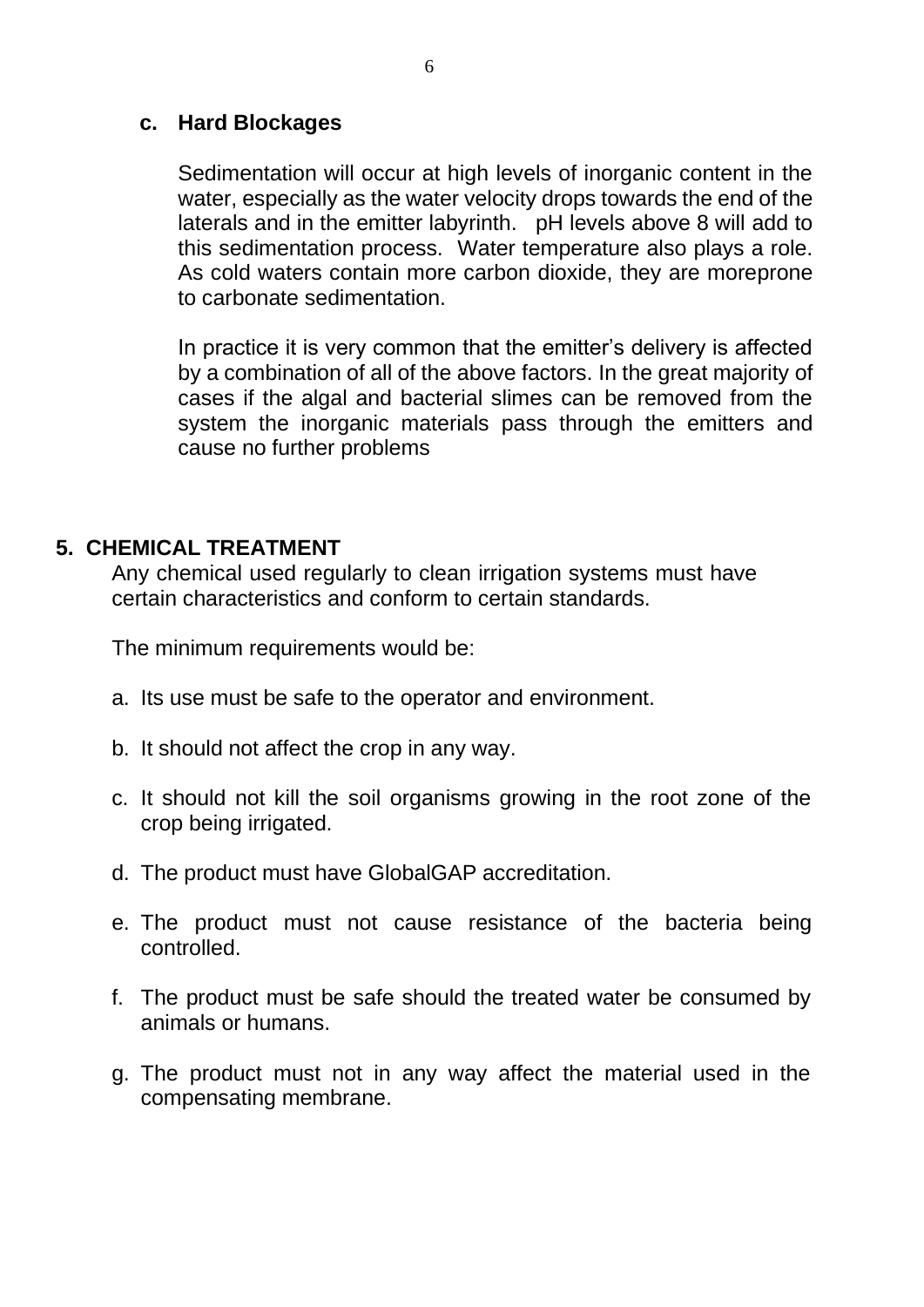# **Comparison between the various chemicals for cleaning irrigation drip-lines**

|                | <b>Feature</b><br>À<br><b>Chemical</b>                                  |                 | <b>Chlorine</b>    | <b>Agritreat</b><br><b>®300</b> | <b>Hydrogen</b><br><b>Peroxide</b> |
|----------------|-------------------------------------------------------------------------|-----------------|--------------------|---------------------------------|------------------------------------|
| 1              | Effectiveness at different<br>PH levels                                 | pH <sub>5</sub> | <b>Effective</b>   | effective                       | effective                          |
|                |                                                                         | pH7             | <b>Ineffective</b> | effective                       | effective                          |
|                |                                                                         | pH8             | <b>Ineffective</b> | effective                       | effective                          |
| $\overline{2}$ | Environmentally friendly?                                               |                 | <b>No</b>          | <b>Yes</b>                      | <b>No</b>                          |
| 3              | Can it cause damage to<br>crops?                                        |                 | <b>Yes</b>         | <b>No</b>                       | <b>Yes</b>                         |
| 4              | Can it cause damage to<br>soil organism?                                |                 | <b>Yes</b>         | <b>No</b>                       | <b>Yes</b>                         |
| 5              | Potential for resistance                                                |                 | Low                | Low                             | <b>High</b>                        |
| 6              | Safe for humans and<br>animals?                                         |                 | <b>Dangerous</b>   | <b>Safe</b>                     | <b>Dangerous</b>                   |
| 7              | Can the chemical erode<br>metal components in the<br>irrigation system? |                 | <b>Yes</b>         | <b>No</b>                       | <b>Yes</b>                         |
| 8              | Is the Chemical EUROGAP<br>approved?                                    |                 | <b>No</b>          | <b>Yes</b>                      | <b>No</b>                          |
| 9              | How long must the<br>chemical be in the line                            |                 | <b>12 hours</b>    | $15$ min                        | 24 hours                           |
| 10             | Can you continue to<br>irrigate while application<br>takes place        |                 | <b>No</b>          | <b>Yes</b>                      | <b>No</b>                          |
| 11             | Does product affect the<br>growing tip of root<br>hairs                 |                 | <b>No</b>          | <b>No</b>                       | <b>Yes</b>                         |
| 12             | Can the product buildup in<br>the soil                                  |                 | <b>Yes</b>         | <b>No</b>                       | <b>No</b>                          |
| 13             | Does the product need the<br>pH of the water to be<br>adjusted          |                 | <b>Yes</b>         | <b>No</b>                       | <b>No</b>                          |

# <span id="page-7-0"></span>**6. FILTER CLEANING**

#### i. Sand Filters

Regular disinfection of bacteria from the filter is necessary. Apply 2ℓ of AGRI-TREAT®300 to a 48" sand filter as follows:

- a. Backwash filter well
- b. Isolate filter unit by closing valves to the filter
- c. Open filter lid.
- d. Apply 2ℓ AGRI-TREAT®300 per 48" filter
- e. Leave overnight and back wash thoroughly.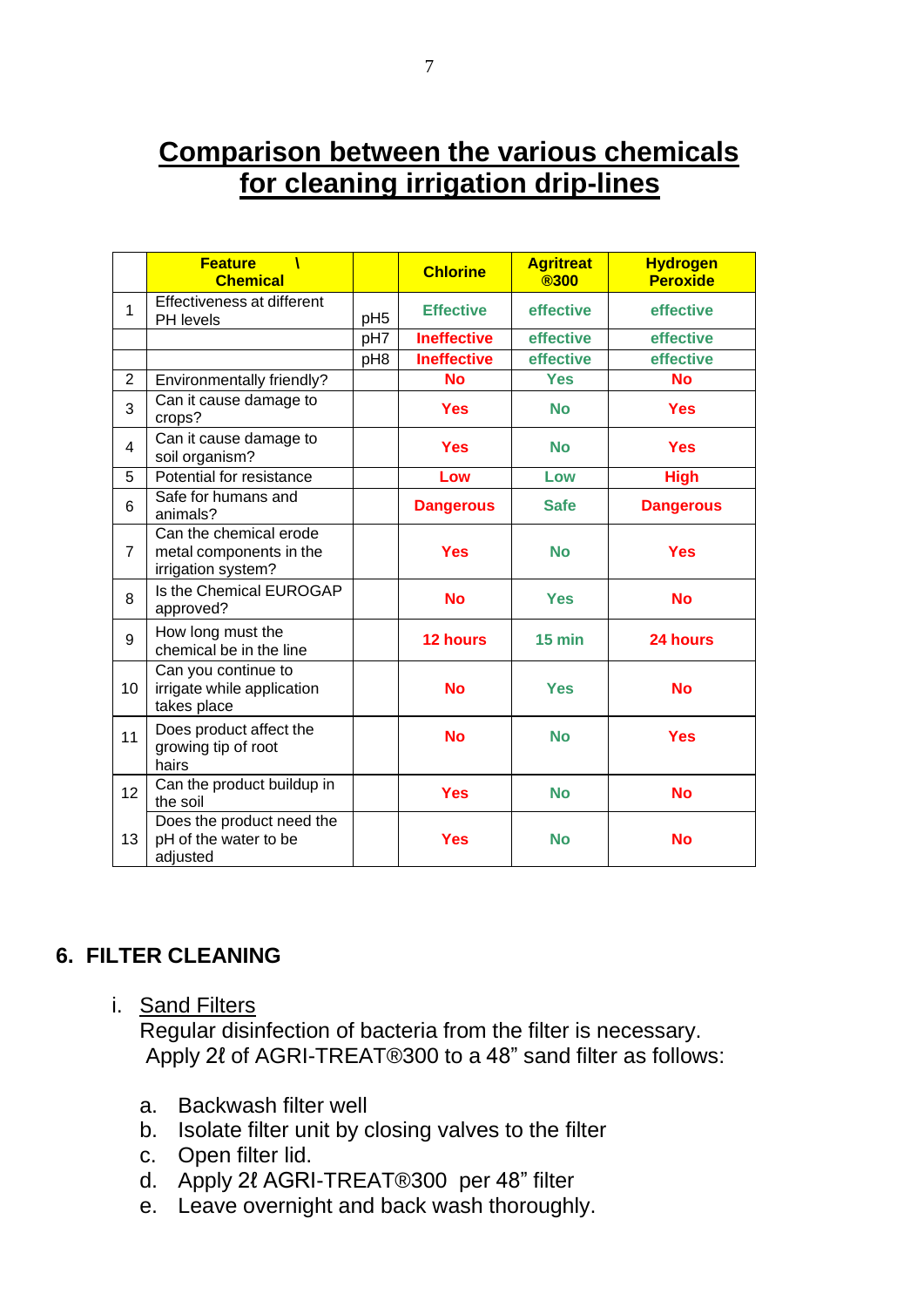#### ii. Disk and screen filters

It is important to remove all growing organisms and inorganic material which has adhered to the disks or screens over a period of time during the irrigation process. Follow the steps indicated.

- a. Remove the disks or screens from the filter.
- b. Take a container large enough to accommodate all of the discs, screens or parts that need to be cleaned.
- c. Make a concentration of 20% AGRI-TREAT ® 300 with enough water to cover all the parts. Leave the parts for a few hours immersed in this concentration.
- d. Remove the parts from the solution. It may be necessary to give the treated parts a light scrubbing with a brush to remove some of the hard sediments.

#### <span id="page-8-0"></span>**7. MINI SPRINKLERS**

The total blockage of mini sprinklers is rare. Uneven distribution caused by restrictions in the sprinkler outlet are very common and is caused mainly by a combination of organic and inorganic material growing and accumulating in the water passages designed to deliver an even flow.

In most cases these restrictions are caused by a hard carbonate buildup which accumulate over time on the algal and bacterial slimes which grow in these water passages. This causes a restriction which affects the even delivery.

Application of AGRI-TREAT ® 300 at 500ml per hectare for the last 20 minutes of the last hour of irrigation. The shortened application time is due to the greater water velocity passing through the water passages and removing the materials quickly under pressure.

#### <span id="page-8-1"></span>**8. SOFT BLOCKAGES**

This refers totally to the growing organisms and the sticky slimes which they produce to cover themselves with as a form of protection. The correct application of the chemical must eliminate the bacteria and causethem to be flushed from the system all of this organic material will form part of the food source for the next generation of organisms. After chemical treatment the flushing of the laterals cannot be overemphasized.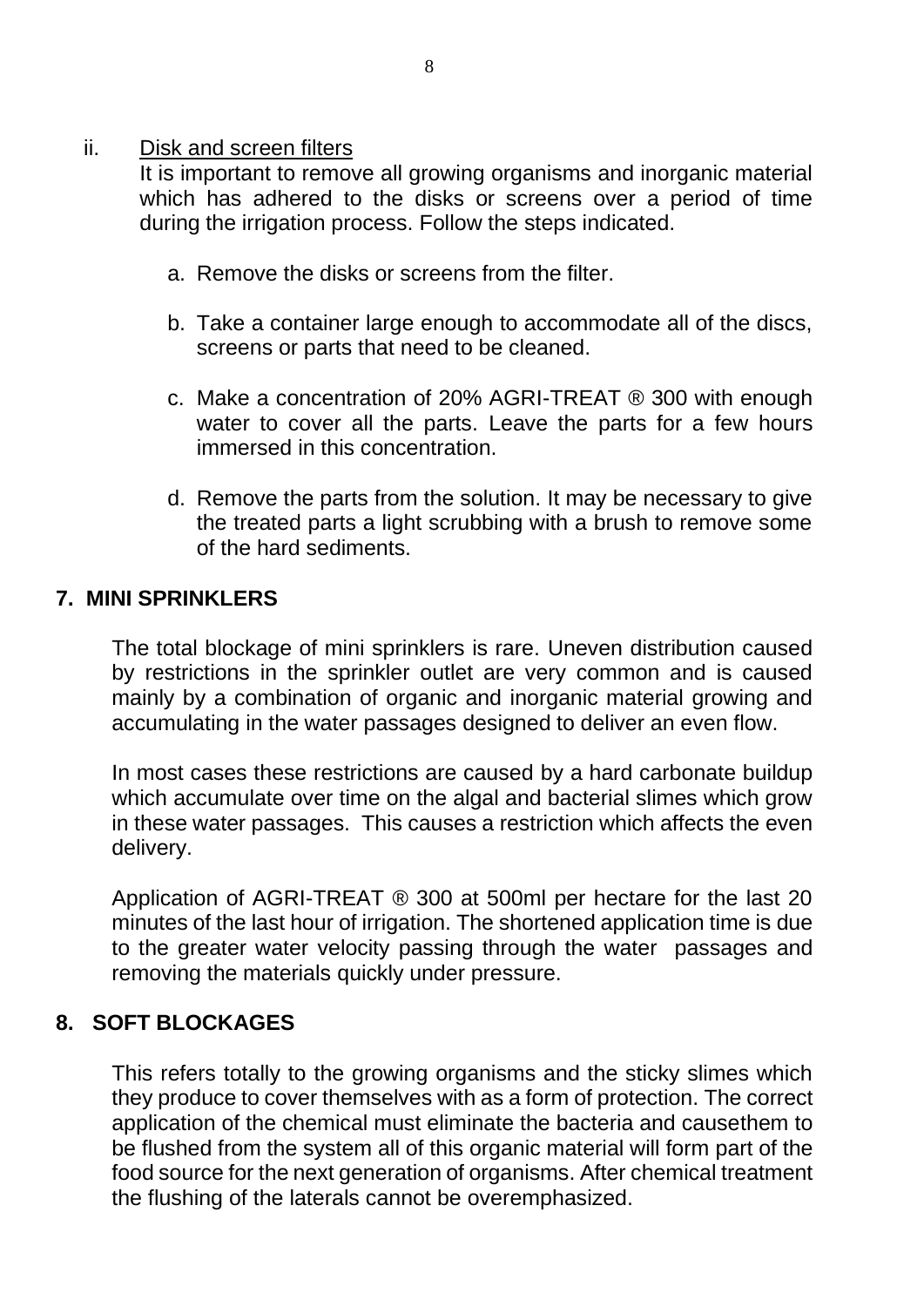# **A. AGRI-TREAT ® 300**

This is a potassium-based product with an active ingredient of stabilized hyperbromus acid. This product owes its origin to the potable water (drinking water) industry and meets the requirements of the E.P.A. (Environmental Protection Agency) and the F.D.A. (Food and Drug Administration) for potable water. AGRI-TREAT ® 300 has been accredited by GlobalGAP.

#### Effect on Plants

The product is applied at very low concentrations of active ingredient. No detrimental effects have been recorded when used as recommended.

#### Application

- a. Irrigation System. The application of AGRI-TREAT ® 300 can be done in a number of ways.
	- i. Corrective application Apply 500ml AGRI-TREAT ® 300 per 10<sup>3</sup>meters ofwater per hour for 1 hour. Apply every second day, flushing laterals every other day until irrigation system delivers according to design criteria.
	- ii. Intermittent Application.

Apply 500ml AGRI-TREAT ® 300 per 10<sup>3</sup>meters ofwater per hour for 1 hour when water volume delivery drops by more than 2½% according to design specifications. Repeat when necessary. The frequency of these applications will be determined by many factors i.e. season, source of water, temperature,pH, bacterial load and the standard required by the farmer.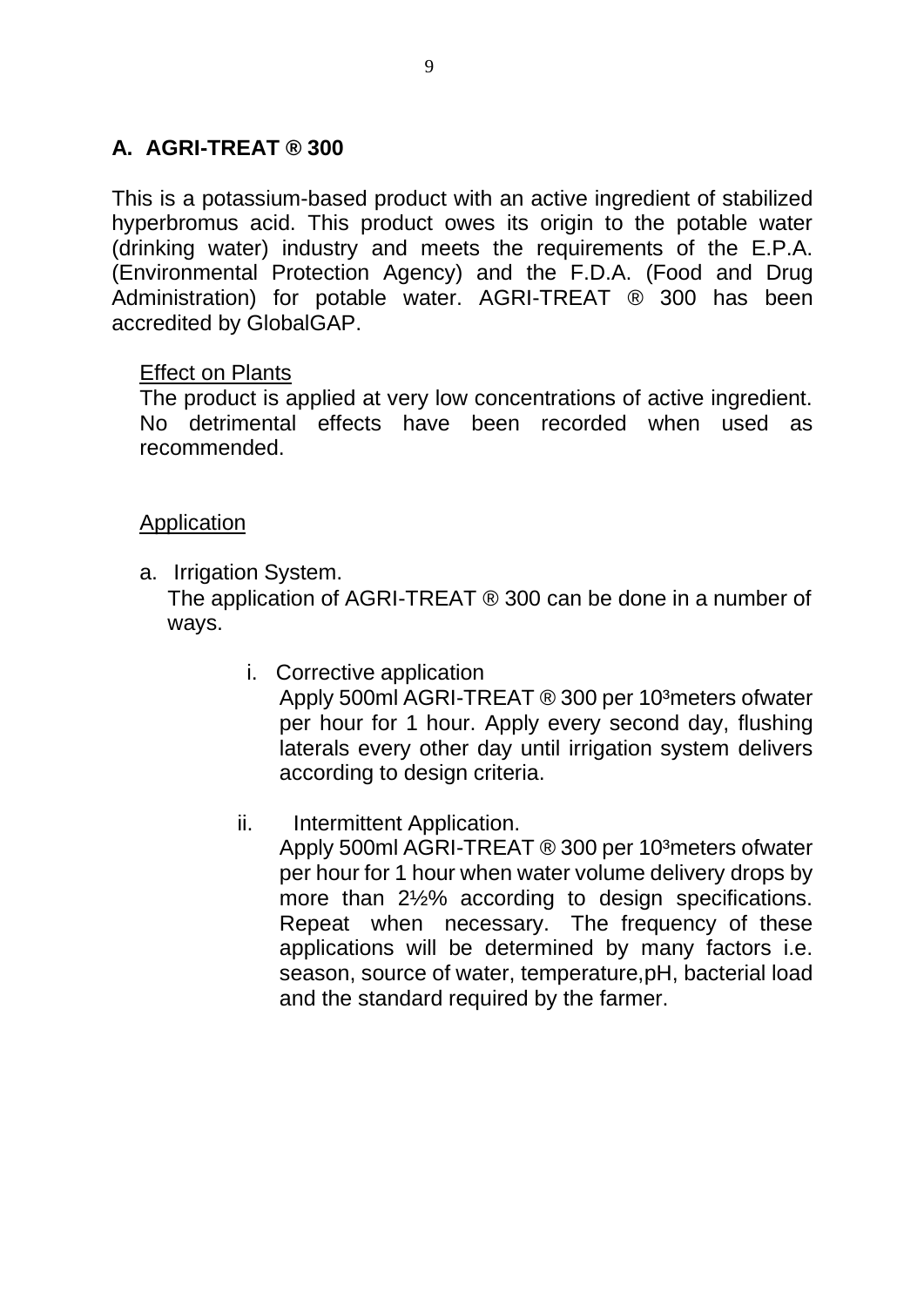iii. Continuous application

Some irrigators have a preference for a continuous application because it does have advantages.

Apply a continuous dose of 0.2ppm of free Br² into the system while irrigating. It is also advisable to give special attention to disinfecting the sand filters using AGRI-TREAT®300, especially in the summer.

When using recycled sewage water continuous application is necessary as the bacterial loading of the water is so high that other methods just do not work. If sewage effluent is used the dose applied will be determined by the bacterial load and the length of the pipes in the irrigation system to be cleaned.

N.B. AGRI-TREAT ® 300 leaves no residue in the pipes so bacteria start to grow immediately after application ceases. After application the flushing of laterals is very important. See Chapter 6 on Soft Blockages.

# **B. RESULTS USING AGRI-TREAT ® 300**

The product is applied for 1 hour during the normal irrigation cycle. A very quick kill of the bacteria i.e. 2 or 3 minutes means that the dead bacteria are removed from the system during the same irrigation cycle.

Careful measurement of water flows and pressures during treatment show that different drippers behave differently during the disinfection process.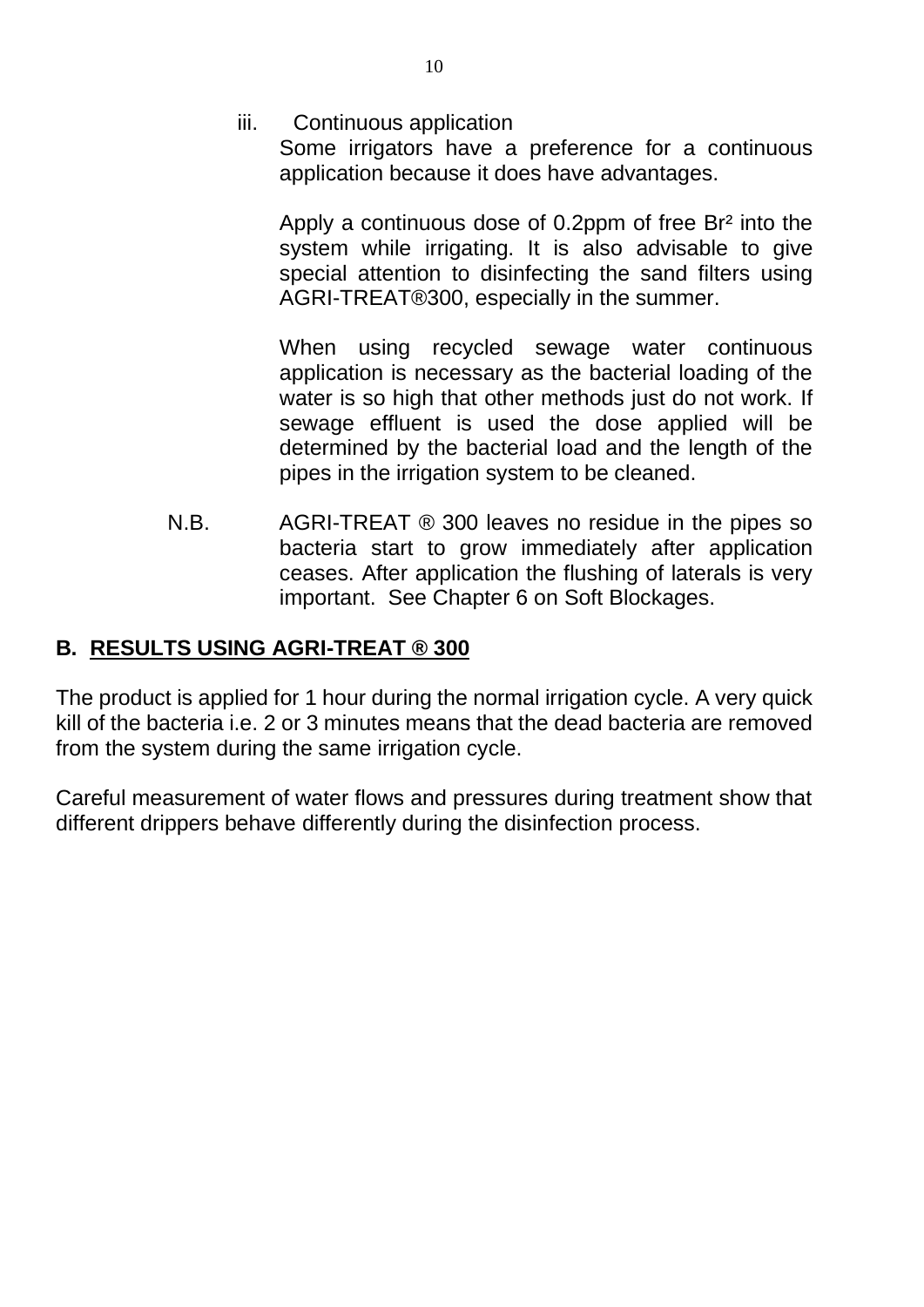

Emitters with a large delivery are much easier to clean than those with a small delivery. It is necessary to use the water flow to remove the treated bacteria; this in severe cases may take a few days and a number of irrigation cycles to achieve.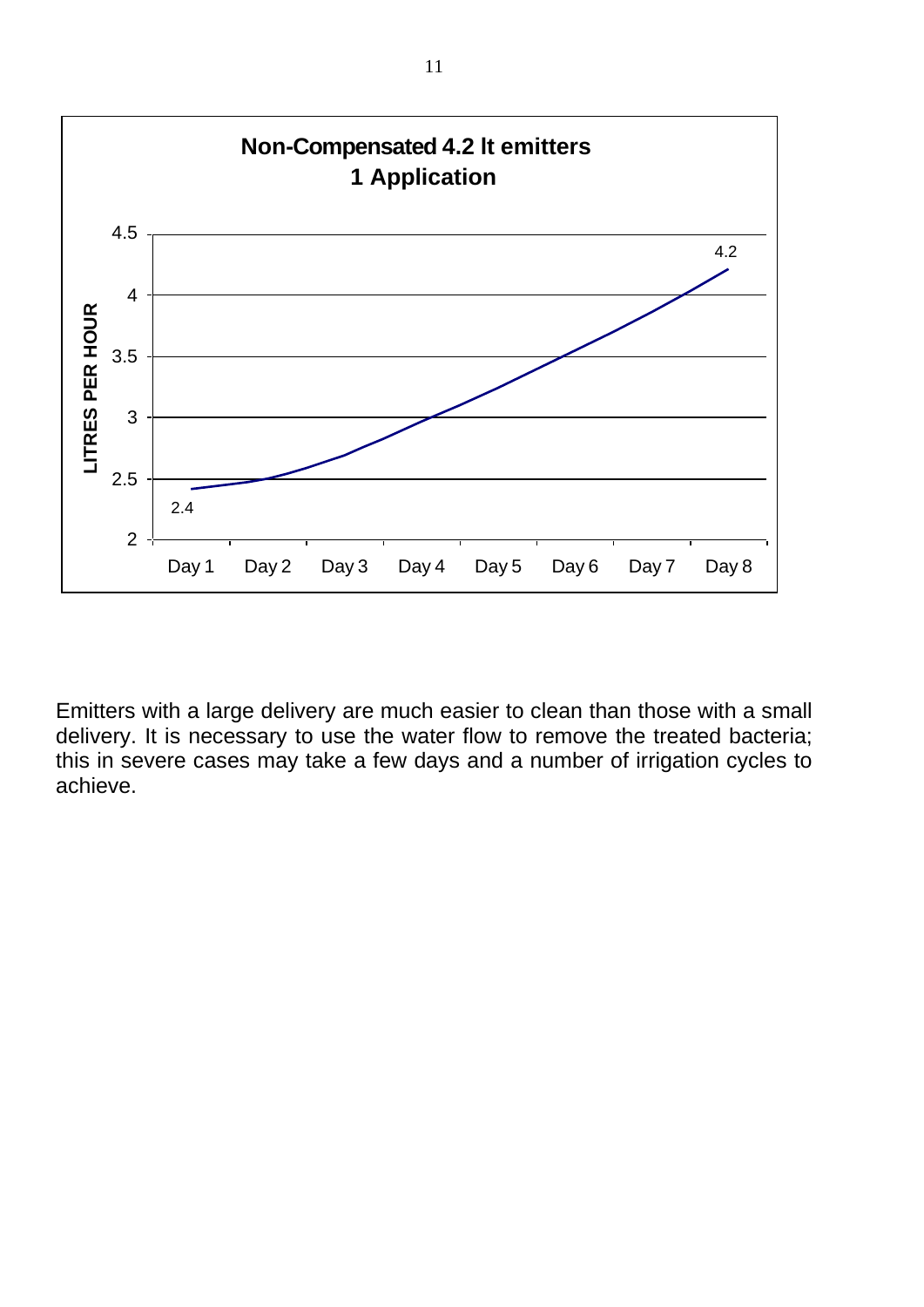

Some emitters become clogged by soft blockages in the open position thus delivering more water than it is designed to. During the 1 hour of treatment delivery may even increase before fowling is killed and flushed out of the emitters, when volume will decrease to the design specifications.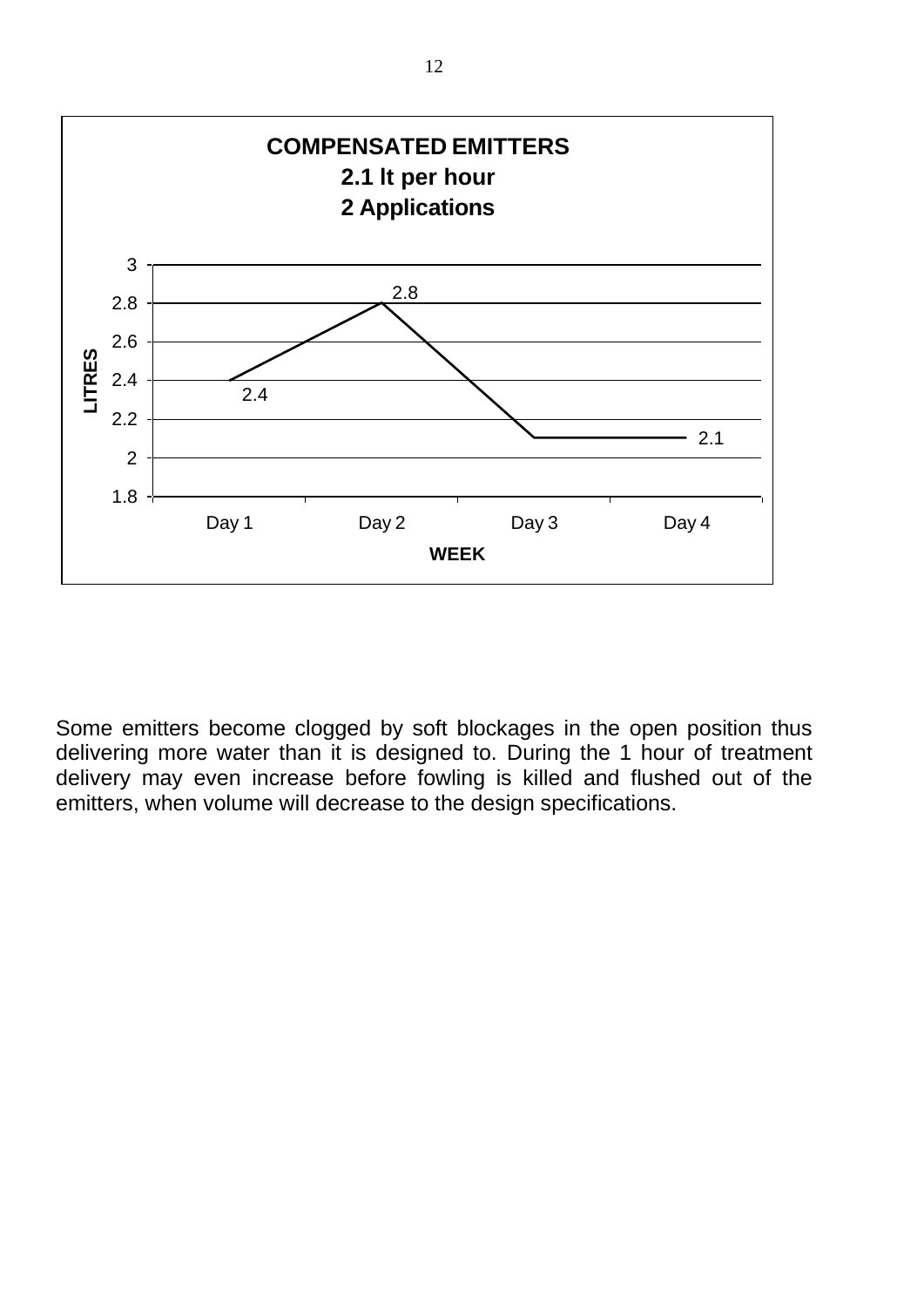# **C. Pressure Response**.

It is interesting to note the pressure response in the emitter as the bacteria are killed and removed.



This graph shows the response of the emitter compensating membranes to an AGRI-TREAT ® 300 treatment in a citrus orchard.

The average delivery of the 100 emitters was not far off the design specifications. As soon as the AGRI-TREAT ® 300 was applied and the bacteria and slimes clogging the emitters were killed off and flushed out the average of the 100 emitters start to deliver much less than designed. At this point pressure starts to increase. During the 1 hour of treatment this tendencycontinues with pressure rising and water volume reducing.

The cause of this is that before treatment started some emitters were clogged in the open position delivering more water than designed while some emitters were clogged in the closed position delivering much less than designed. The membranes in the open position receive more water flow and therefore more AGRI-TREAT  $\odot$  300 so the kill rate is quicker, the water flow is stronger and the dead organisms are removed relatively quickly. As the membranes clogged in the open position clear and deliver the correct amount of water per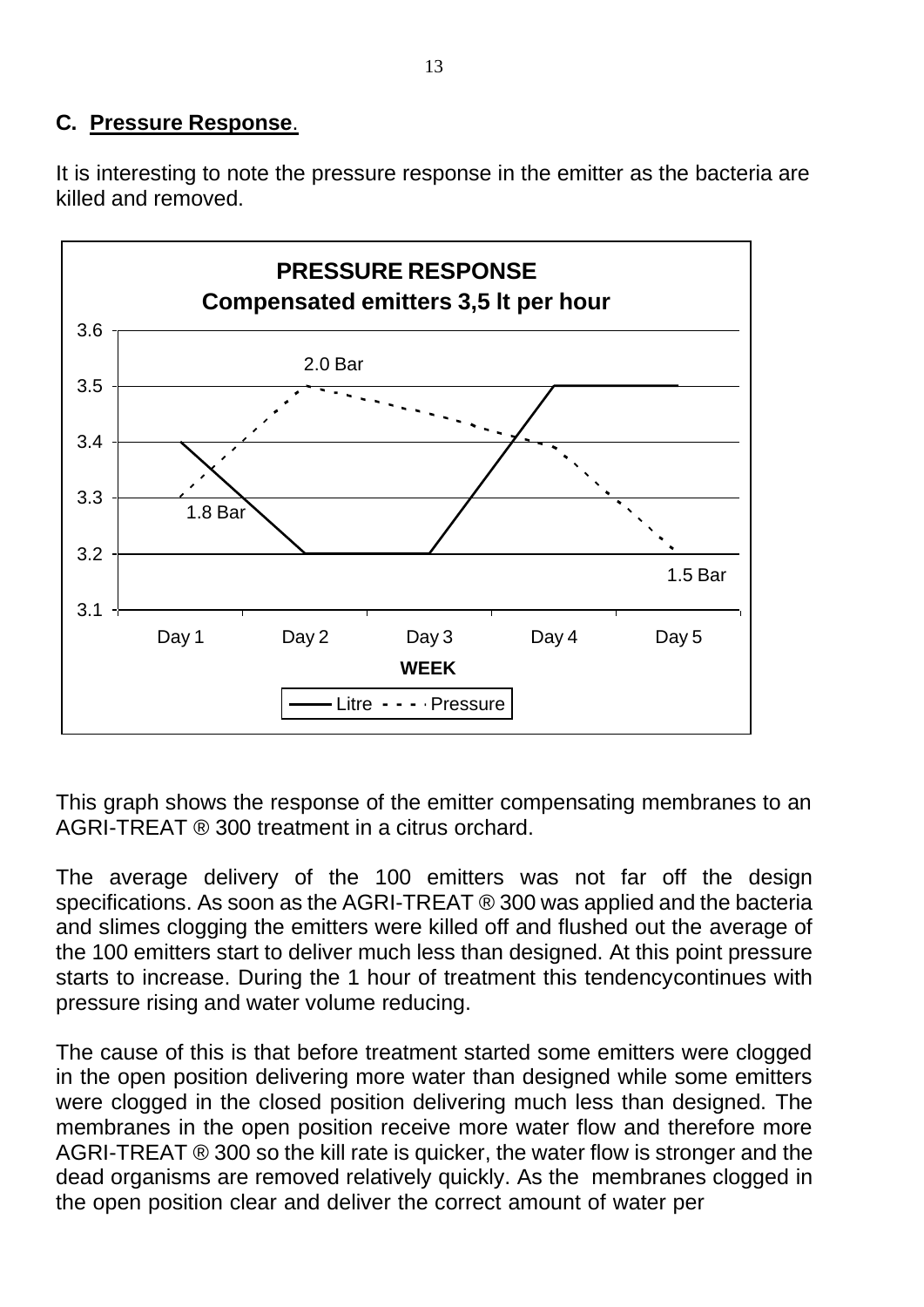dripper the average volume over the 100 drippers reduces, all the time the pressure rises.

This tendency continues until such time as the drippers clogged in the closed position start to clear and deliver more water per dripper. The averagedelivery for the 100 dripper's increases and the pressure starts to drop.

The final result measured 2 days later shows that design criteria of 3,5ℓ per hour has been achieved. More water has been moved at a lower pressure than when the AGRI-TREAT ® 300 disinfection started indicating that evenness of distribution has been achieved.

## **9. APPLICATION EQUIPMENT**

# **THERE WILL BE A NEW PRODUCT AVAILABLE SOON**

Advantages and Disadvantage of AGRI-TREAT ® 300

- a. These products are designed specifically for the irrigation industry.
- b. They are not pH sensitive.
- c. They have GlobalGAP accreditation for this use.
- d. Very low levels of active ingredient are applied i.e. less than 0.2 ppm which is destroyed rapidly on contact with sunlight, soil etc.
- e. Even at high concentrations this product has no or little effect on soil organisms.
- f. The product is safe and environmentally friendly.
- g. Does not damage the compensating membrane when used according to manufacturer's recommendations.
- h. AGRI-TREAT ® 300 does not degrade until it comes into contact with sunlight or soil so the dose applied stays reasonably constant until the last emitter, ensuring cleaning of the emitters at the furtherest point inthe land.
- i. The biggest disadvantage is that such small quantities of active ingredient are applied that special care must be taken while treating a system.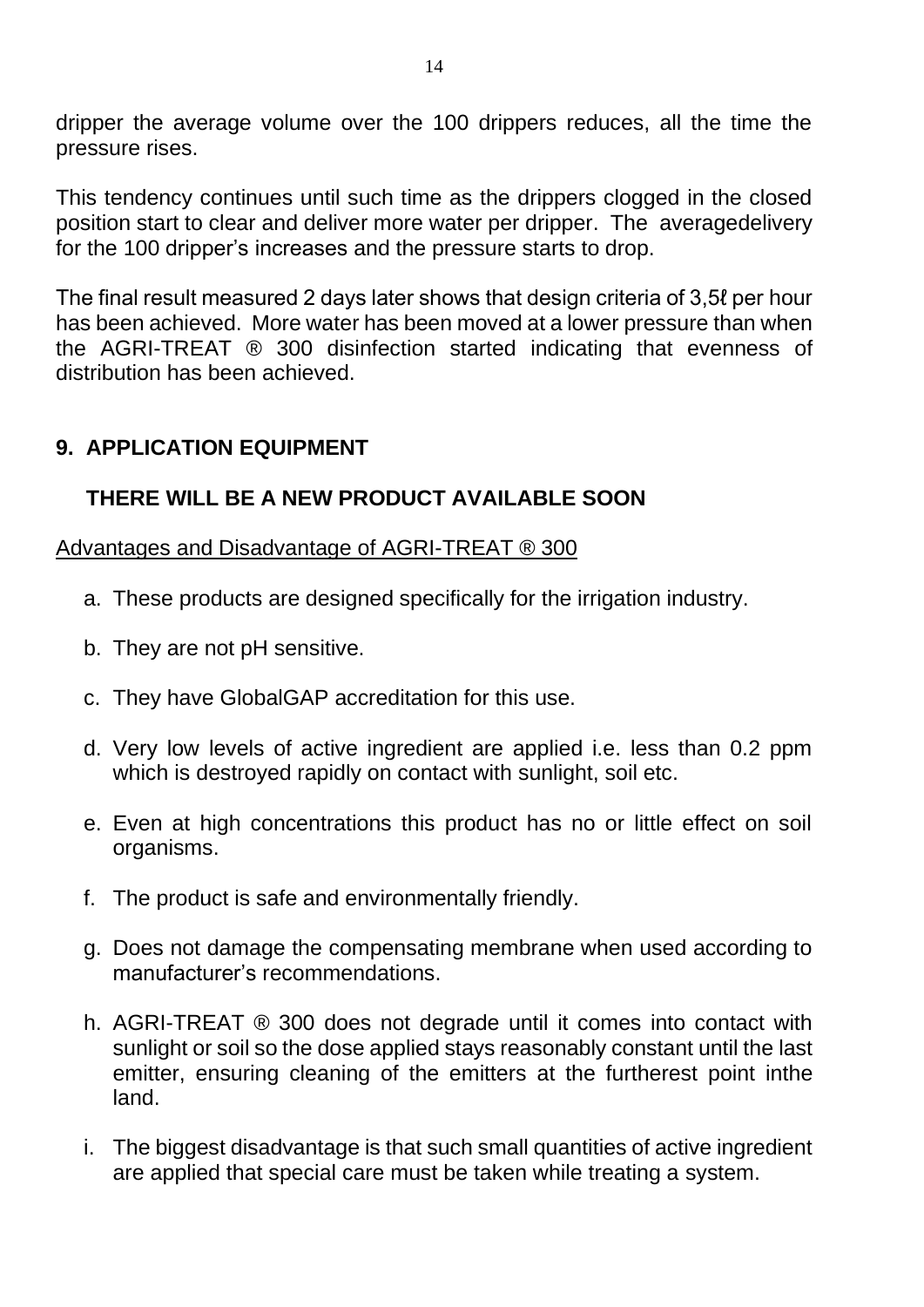# **10. DISINFECTION POTENTIAL COMPARISON**

#### a. AGRI-TREAT ® 300 versus Chlorine

Oxidation occurs rapidly with the resultant loss of disinfection. Very high application of chlorine is required at the beginning of the system to ensure enough disinfection at the end of the system. This oxidation is unavoidable and depends on water quality, length of irrigation piping and duration of flow.

Table: Diminishing oxidation of chlorine in potable water.

Residuals measured as ppm

| Application 4.7ppm 2.5 |     |      | 0.14 | 0.03 |  |
|------------------------|-----|------|------|------|--|
|                        | 4.7 | 2.75 | 0.14 | 0.00 |  |
|                        | 4.7 | 2.5  | 0.16 | 0.06 |  |

Table: Diminishing AGRI-TREAT ® 300 residuals Residuals measured as ppm

| Application 0.8ppm 0.63 |     |      | 0.41 | 0.21 |  |
|-------------------------|-----|------|------|------|--|
|                         | 0.8 | 0.52 | 0.41 | 0.35 |  |
|                         | 0.8 | 0.58 | 0.26 | 0.24 |  |

Provided AGRI-TREAT ® 300 is kept away from sunlight and soil it oxidizes slowly therefore ensuring that even with a low application at the start of the system disinfection potential lasts much longer to ensure control throughout the system.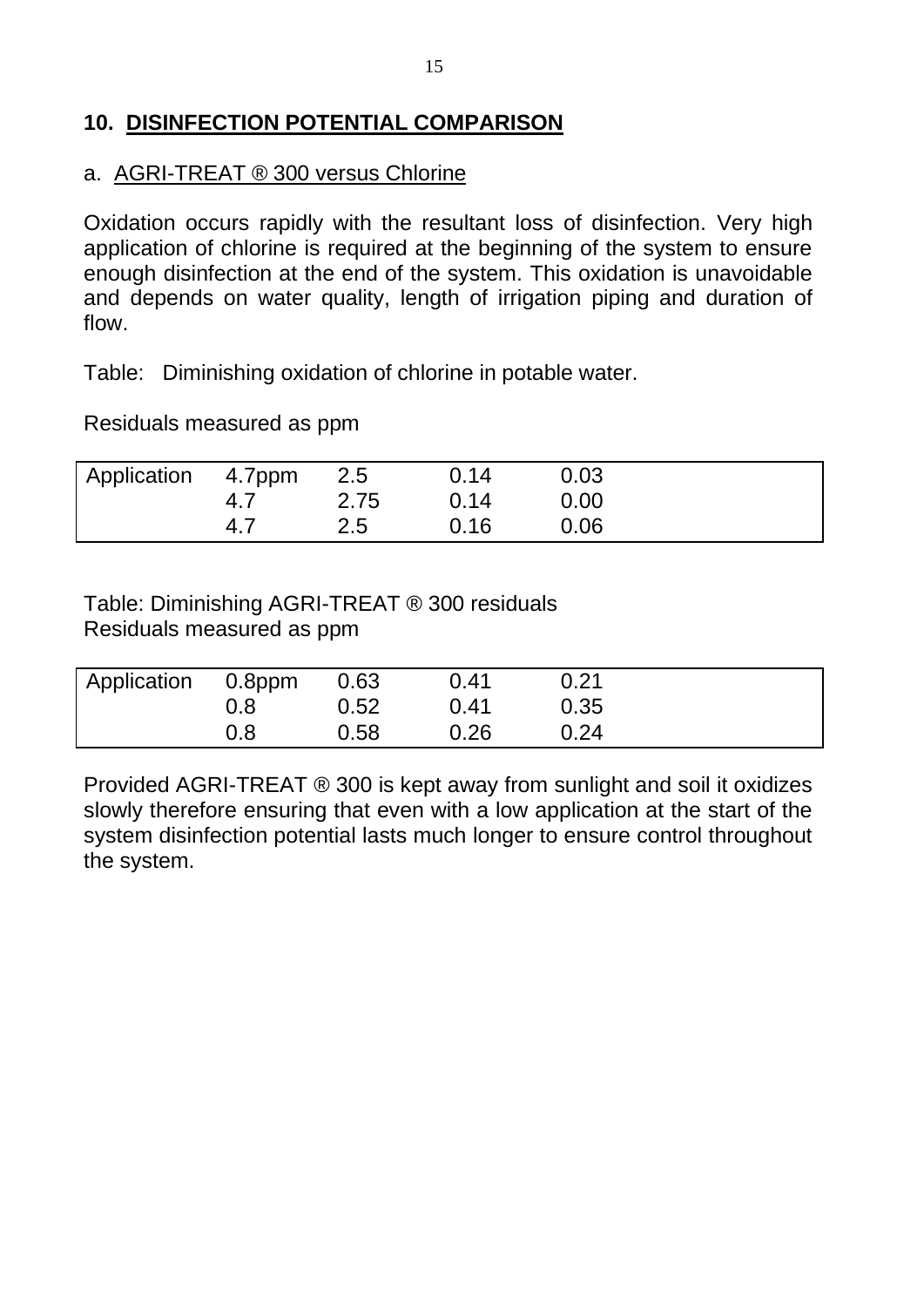# **Disinfection Potential Comparison**





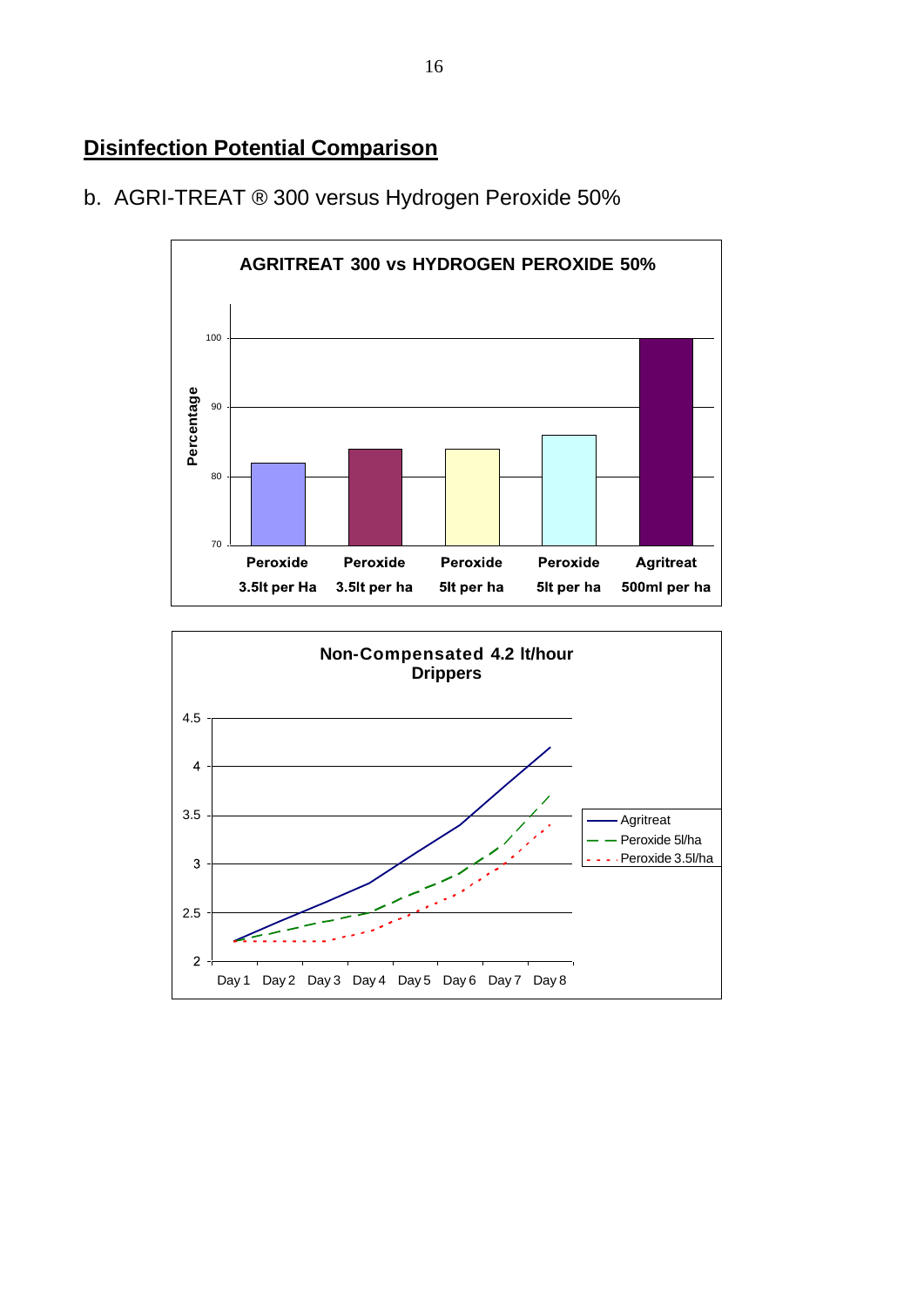# **11. FIELD RESULTS**

A typical result of a commercial application of emitters with compensating membranes using AGRI-TREAT ® 300 @ 500ml per 10m<sup>3</sup> water where the membranes were clogged in an open position leading to very uneven delivery.

| <b>Application Time</b><br>In minutes | <b>Delivery</b> | <b>Pressure</b> |
|---------------------------------------|-----------------|-----------------|
| $\mathbf 0$                           | 330             | 2 Bar           |
| 1                                     | 320             | 2.1             |
| $\overline{c}$                        | 320             | 2.3             |
| 3                                     | 310             | 2.4             |
| $\overline{\mathbf{4}}$               | 320             | 2.5             |
| 5                                     | 300             | 2.4             |
| 6                                     | 300             | 2.5             |
| $\overline{7}$                        | 290             | 2.5             |
| 11                                    | 300             | 2.5             |
| 13                                    | 290             | 2.5             |
| 14                                    | 290             | 2.5             |
| 16                                    | 300             | 2.5             |
| 17                                    | 290             | 2.5             |
| 19                                    | 300             | 2.5             |
| 21                                    | 290             | 2.6             |
| 23                                    | 290             | 2.6             |
| 27                                    | 290             | 2.65            |
| 33                                    | 290             | 2.75            |
| 37                                    | 285             | 2.85            |
| 38                                    | 285             | 2.95            |
| 40                                    | 285             | 2.95            |
| 44                                    | 285             | 2.95            |
| 45                                    | 285             | 3.1             |
| 60                                    | 285             | 3.1             |

Netafim Ram P.C. emitters. Design criteria 1,2l/hour. Start 1.5ℓ/hour End 1.2ℓ/hour